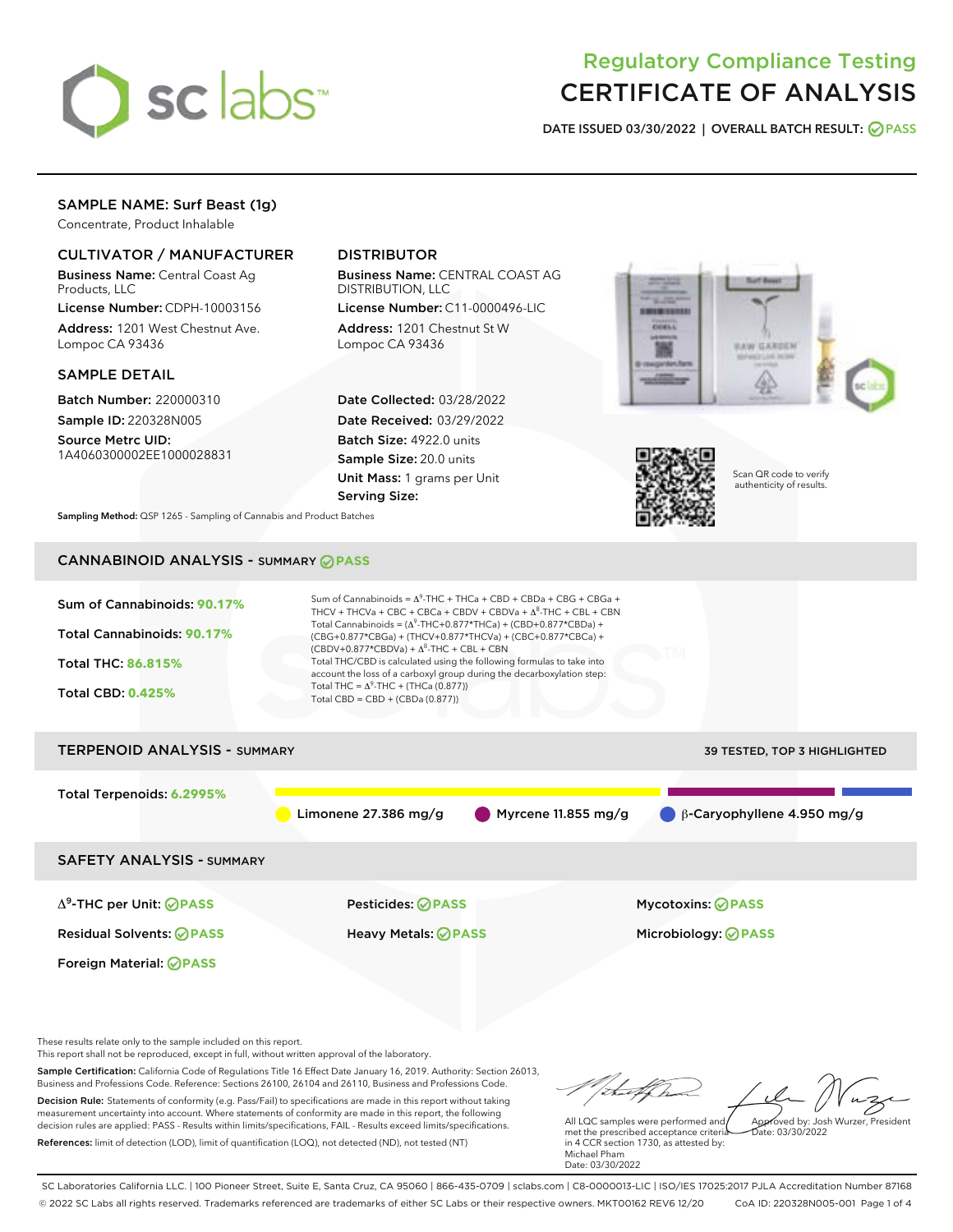



SURF BEAST (1G) | DATE ISSUED 03/30/2022 | OVERALL BATCH RESULT: @ PASS

#### CANNABINOID TEST RESULTS - 03/30/2022 2 PASS

Tested by high-performance liquid chromatography with diode-array detection (HPLC-DAD). **Method:** QSP 1157 - Analysis of Cannabinoids by HPLC-DAD

#### TOTAL CANNABINOIDS: **90.17%**

Total Cannabinoids (Total THC) + (Total CBD) + (Total CBG) + (Total THCV) + (Total CBC) +  $(Total CBDV) +  $\Delta^8$ -THC + CBL + CBN$ 

TOTAL THC: **86.815%** Total THC (Δ<sup>9</sup> -THC+0.877\*THCa)

TOTAL CBD: **0.425%**

Total CBD (CBD+0.877\*CBDa)

TOTAL CBG: 2.22% Total CBG (CBG+0.877\*CBGa)

TOTAL THCV: 0.44% Total THCV (THCV+0.877\*THCVa)

TOTAL CBC: ND Total CBC (CBC+0.877\*CBCa)

TOTAL CBDV: ND Total CBDV (CBDV+0.877\*CBDVa)

| <b>COMPOUND</b>  | LOD/LOQ<br>(mg/g)          | <b>MEASUREMENT</b><br><b>UNCERTAINTY</b><br>(mg/g) | <b>RESULT</b><br>(mg/g) | <b>RESULT</b><br>(%) |
|------------------|----------------------------|----------------------------------------------------|-------------------------|----------------------|
| $\Lambda^9$ -THC | 0.06/0.26                  | ±23.266                                            | 868.15                  | 86.815               |
| <b>CBG</b>       | 0.06/0.19                  | ±0.682                                             | 22.20                   | 2.220                |
| <b>THCV</b>      | 0.1/0.2                    | ±0.17                                              | 4.4                     | 0.44                 |
| <b>CBD</b>       | 0.07/0.29                  | ±0.153                                             | 4.25                    | 0.425                |
| <b>CBN</b>       | 0.1 / 0.3                  | ±0.14                                              | 2.7                     | 0.27                 |
| $\Delta^8$ -THC  | 0.1 / 0.4                  | N/A                                                | <b>ND</b>               | <b>ND</b>            |
| <b>THCa</b>      | 0.05/0.14                  | N/A                                                | <b>ND</b>               | <b>ND</b>            |
| <b>THCVa</b>     | 0.07 / 0.20                | N/A                                                | <b>ND</b>               | <b>ND</b>            |
| <b>CBDa</b>      | 0.02/0.19                  | N/A                                                | <b>ND</b>               | <b>ND</b>            |
| <b>CBDV</b>      | 0.04 / 0.15                | N/A                                                | <b>ND</b>               | <b>ND</b>            |
| <b>CBDVa</b>     | 0.03 / 0.53                | N/A                                                | <b>ND</b>               | <b>ND</b>            |
| <b>CBGa</b>      | 0.1/0.2                    | N/A                                                | <b>ND</b>               | <b>ND</b>            |
| <b>CBL</b>       | 0.06 / 0.24                | N/A                                                | <b>ND</b>               | <b>ND</b>            |
| <b>CBC</b>       | 0.2 / 0.5                  | N/A                                                | <b>ND</b>               | <b>ND</b>            |
| <b>CBCa</b>      | 0.07 / 0.28                | N/A                                                | <b>ND</b>               | <b>ND</b>            |
|                  | <b>SUM OF CANNABINOIDS</b> |                                                    | 901.7 mg/g              | 90.17%               |

#### **UNIT MASS: 1 grams per Unit**

| $\Delta^9$ -THC per Unit               | 1100 per-package limit | 868.15 mg/unit | <b>PASS</b> |
|----------------------------------------|------------------------|----------------|-------------|
| <b>Total THC per Unit</b>              |                        | 868.15 mg/unit |             |
| <b>CBD per Unit</b>                    |                        | $4.25$ mg/unit |             |
| <b>Total CBD per Unit</b>              |                        | 4.25 mg/unit   |             |
| <b>Sum of Cannabinoids</b><br>per Unit |                        | 901.7 mg/unit  |             |
| <b>Total Cannabinoids</b><br>per Unit  |                        | 901.7 mg/unit  |             |

| <b>COMPOUND</b>         | LOD/LOQ<br>(mg/g) | ASUREIVI<br><b>UNCERTAINTY</b><br>(mg/g) | <b>RESULT</b><br>(mg/g)                         | <b>RESULT</b><br>(%) |
|-------------------------|-------------------|------------------------------------------|-------------------------------------------------|----------------------|
| Limonene                | 0.005 / 0.016     | ±0.3040                                  | 27.386                                          | 2.7386               |
| <b>Myrcene</b>          | 0.008 / 0.025     | ±0.1186                                  | 11.855                                          | 1.1855               |
| β-Caryophyllene         | 0.004 / 0.012     | ±0.1371                                  | 4.950                                           | 0.4950               |
| $\alpha$ -Pinene        | 0.005 / 0.017     | ±0.0268                                  | 4.007                                           | 0.4007               |
| $\beta$ -Pinene         | 0.004 / 0.014     | ±0.0343                                  | 3.853                                           | 0.3853               |
| Linalool                | 0.009 / 0.032     | ±0.0822                                  | 2.776                                           | 0.2776               |
| β-Ocimene               | 0.006 / 0.020     | ±0.0484                                  | 1.937                                           | 0.1937               |
| <b>Terpinolene</b>      | 0.008 / 0.026     | ±0.0293                                  | 1.845                                           | 0.1845               |
| $\alpha$ -Humulene      | 0.009 / 0.029     | ±0.0296                                  | 1.185                                           | 0.1185               |
| Fenchol                 | 0.010 / 0.034     | ±0.0326                                  | 1.082                                           | 0.1082               |
| Terpineol               | 0.009 / 0.031     | ±0.0343                                  | 0.717                                           | 0.0717               |
| Camphene                | 0.005 / 0.015     | ±0.0048                                  | 0.529                                           | 0.0529               |
| trans-β-Farnesene       | 0.008 / 0.025     | ±0.0063                                  | 0.228                                           | 0.0228               |
| <b>Borneol</b>          | 0.005 / 0.016     | ±0.0047                                  | 0.145                                           | 0.0145               |
| Fenchone                | 0.009 / 0.028     | ±0.0026                                  | 0.114                                           | 0.0114               |
| $\alpha$ -Phellandrene  | 0.006 / 0.020     | ±0.0007                                  | 0.067                                           | 0.0067               |
| $\gamma$ -Terpinene     | 0.006 / 0.018     | ±0.0009                                  | 0.063                                           | 0.0063               |
| $\alpha$ -Bisabolol     | 0.008 / 0.026     | ±0.0024                                  | 0.058                                           | 0.0058               |
| $\alpha$ -Terpinene     | 0.005 / 0.017     | ±0.0007                                  | 0.057                                           | 0.0057               |
| Nerolidol               | 0.006 / 0.019     | ±0.0027                                  | 0.055                                           | 0.0055               |
| $\Delta^3$ -Carene      | 0.005 / 0.018     | ±0.0005                                  | 0.045                                           | 0.0045               |
| Valencene               | 0.009 / 0.030     | ±0.0022                                  | 0.041                                           | 0.0041               |
| Sabinene Hydrate        | 0.006 / 0.022     | N/A                                      | <loq< th=""><th><loq< th=""></loq<></th></loq<> | <loq< th=""></loq<>  |
| Geraniol                | 0.002 / 0.007     | N/A                                      | <loq< th=""><th><loq< th=""></loq<></th></loq<> | <loq< th=""></loq<>  |
| Caryophyllene<br>Oxide  | 0.010 / 0.033     | N/A                                      | <loq< th=""><th><loq< th=""></loq<></th></loq<> | <loq< th=""></loq<>  |
| Sabinene                | 0.004 / 0.014     | N/A                                      | <b>ND</b>                                       | <b>ND</b>            |
| p-Cymene                | 0.005 / 0.016     | N/A                                      | ND                                              | <b>ND</b>            |
| Eucalyptol              | 0.006 / 0.018     | N/A                                      | ND                                              | ND                   |
| Isopulegol              | 0.005 / 0.016     | N/A                                      | <b>ND</b>                                       | ND                   |
| Camphor                 | 0.006 / 0.019     | N/A                                      | ND                                              | <b>ND</b>            |
| Isoborneol              | 0.004 / 0.012     | N/A                                      | ND                                              | ND                   |
| Menthol                 | 0.008 / 0.025     | N/A                                      | ND                                              | ND                   |
| Nerol                   | 0.003 / 0.011     | N/A                                      | ND                                              | ND                   |
| <b>Citronellol</b>      | 0.003 / 0.010     | N/A                                      | ND                                              | ND                   |
| Pulegone                | 0.003 / 0.011     | N/A                                      | ND                                              | ND                   |
| <b>Geranyl Acetate</b>  | 0.004 / 0.014     | N/A                                      | ND                                              | ND                   |
| $\alpha$ -Cedrene       | 0.005 / 0.016     | N/A                                      | ND                                              | ND                   |
| Guaiol                  | 0.009 / 0.030     | N/A                                      | ND                                              | ND                   |
| Cedrol                  | 0.008 / 0.027     | N/A                                      | ND                                              | ND                   |
| <b>TOTAL TERPENOIDS</b> |                   |                                          | 62.995 mg/g                                     | 6.2995%              |

SC Laboratories California LLC. | 100 Pioneer Street, Suite E, Santa Cruz, CA 95060 | 866-435-0709 | sclabs.com | C8-0000013-LIC | ISO/IES 17025:2017 PJLA Accreditation Number 87168 © 2022 SC Labs all rights reserved. Trademarks referenced are trademarks of either SC Labs or their respective owners. MKT00162 REV6 12/20 CoA ID: 220328N005-001 Page 2 of 4

# TERPENOID TEST RESULTS - 03/30/2022

Terpene analysis utilizing gas chromatography-flame ionization detection (GC-FID). **Method:** QSP 1192 - Analysis of Terpenoids by GC-FID

MEASUREMENT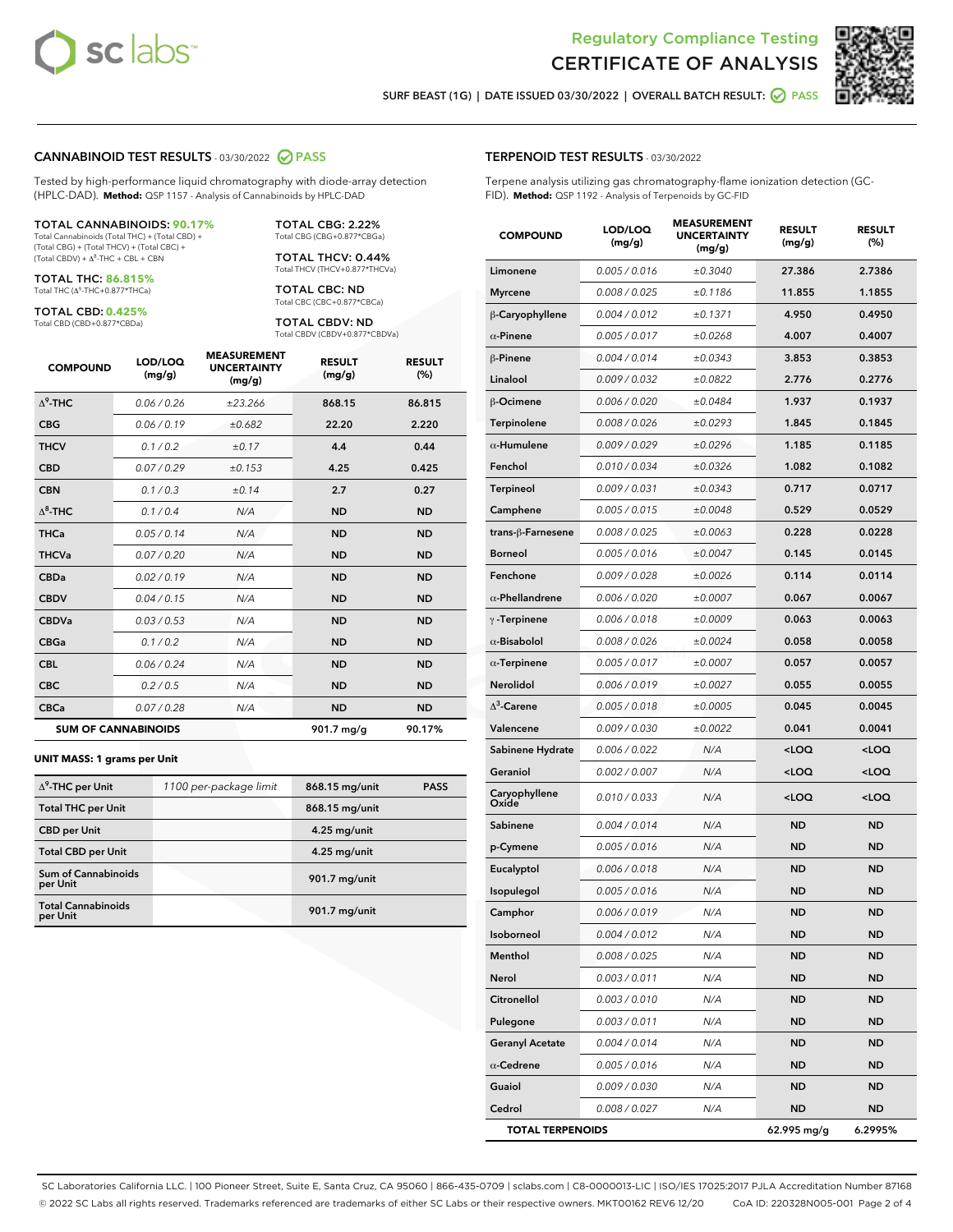



SURF BEAST (1G) | DATE ISSUED 03/30/2022 | OVERALL BATCH RESULT:  $\bigcirc$  PASS

# CATEGORY 1 PESTICIDE TEST RESULTS - 03/30/2022 2 PASS

Pesticide and plant growth regulator analysis utilizing high-performance liquid chromatography-mass spectrometry (HPLC-MS) or gas chromatography-mass spectrometry (GC-MS). \*GC-MS utilized where indicated. **Method:** QSP 1212 - Analysis of Pesticides and Mycotoxins by LC-MS or QSP 1213 - Analysis of Pesticides by GC-MS

| <b>COMPOUND</b>             | LOD/LOQ<br>$(\mu g/g)$ | <b>ACTION</b><br><b>LIMIT</b><br>$(\mu g/g)$ | <b>MEASUREMENT</b><br><b>UNCERTAINTY</b><br>$(\mu g/g)$ | <b>RESULT</b><br>$(\mu g/g)$ | <b>RESULT</b> |
|-----------------------------|------------------------|----------------------------------------------|---------------------------------------------------------|------------------------------|---------------|
| <b>Aldicarb</b>             | 0.03 / 0.08            | $>$ LOD                                      | N/A                                                     | <b>ND</b>                    | <b>PASS</b>   |
| Carbofuran                  | 0.02 / 0.05            | ≥ LOD                                        | N/A                                                     | <b>ND</b>                    | <b>PASS</b>   |
| Chlordane*                  | 0.03/0.08              | $>$ LOD                                      | N/A                                                     | <b>ND</b>                    | <b>PASS</b>   |
| Chlorfenapyr*               | 0.03/0.10              | $>$ LOD                                      | N/A                                                     | <b>ND</b>                    | <b>PASS</b>   |
| Chlorpyrifos                | 0.02/0.06              | $>$ LOD                                      | N/A                                                     | <b>ND</b>                    | <b>PASS</b>   |
| Coumaphos                   | 0.02 / 0.07            | $>$ LOD                                      | N/A                                                     | <b>ND</b>                    | <b>PASS</b>   |
| <b>Daminozide</b>           | 0.02 / 0.07            | $\ge$ LOD                                    | N/A                                                     | <b>ND</b>                    | <b>PASS</b>   |
| <b>Dichlorvos</b><br>(DDVP) | 0.03/0.09              | $>$ LOD                                      | N/A                                                     | <b>ND</b>                    | <b>PASS</b>   |
| Dimethoate                  | 0.03 / 0.08            | $>$ LOD                                      | N/A                                                     | <b>ND</b>                    | <b>PASS</b>   |
| Ethoprophos                 | 0.03/0.10              | $>$ LOD                                      | N/A                                                     | <b>ND</b>                    | <b>PASS</b>   |
| Etofenprox                  | 0.02 / 0.06            | $\geq$ LOD                                   | N/A                                                     | <b>ND</b>                    | <b>PASS</b>   |
| Fenoxycarb                  | 0.03/0.08              | $>$ LOD                                      | N/A                                                     | <b>ND</b>                    | <b>PASS</b>   |
| Fipronil                    | 0.03 / 0.08            | $\geq$ LOD                                   | N/A                                                     | <b>ND</b>                    | <b>PASS</b>   |
| Imazalil                    | 0.02 / 0.06            | $\ge$ LOD                                    | N/A                                                     | <b>ND</b>                    | <b>PASS</b>   |
| <b>Methiocarb</b>           | 0.02 / 0.07            | $\ge$ LOD                                    | N/A                                                     | <b>ND</b>                    | <b>PASS</b>   |
| Parathion-methyl            | 0.03/0.10              | $\ge$ LOD                                    | N/A                                                     | <b>ND</b>                    | <b>PASS</b>   |
| <b>Mevinphos</b>            | 0.03/0.09              | $\ge$ LOD                                    | N/A                                                     | <b>ND</b>                    | <b>PASS</b>   |
| Paclobutrazol               | 0.02 / 0.05            | $\ge$ LOD                                    | N/A                                                     | <b>ND</b>                    | <b>PASS</b>   |
| Propoxur                    | 0.03/0.09              | $\geq$ LOD                                   | N/A                                                     | <b>ND</b>                    | <b>PASS</b>   |
| Spiroxamine                 | 0.03 / 0.08            | $\ge$ LOD                                    | N/A                                                     | <b>ND</b>                    | <b>PASS</b>   |
| Thiacloprid                 | 0.03/0.10              | $>$ LOD                                      | N/A                                                     | <b>ND</b>                    | <b>PASS</b>   |

## CATEGORY 2 PESTICIDE TEST RESULTS - 03/30/2022 @ PASS

| <b>COMPOUND</b>          | LOD/LOO<br>$(\mu g/g)$ | <b>ACTION</b><br>LIMIT<br>$(\mu g/g)$ | <b>MEASUREMENT</b><br><b>UNCERTAINTY</b><br>$(\mu g/g)$ | <b>RESULT</b><br>$(\mu g/g)$ | <b>RESULT</b> |
|--------------------------|------------------------|---------------------------------------|---------------------------------------------------------|------------------------------|---------------|
| Abamectin                | 0.03/0.10              | 0.1                                   | N/A                                                     | <b>ND</b>                    | <b>PASS</b>   |
| Acephate                 | 0.02/0.07              | 0.1                                   | N/A                                                     | <b>ND</b>                    | <b>PASS</b>   |
| Acequinocyl              | 0.02/0.07              | 0.1                                   | N/A                                                     | <b>ND</b>                    | <b>PASS</b>   |
| Acetamiprid              | 0.02/0.05              | 0.1                                   | N/A                                                     | <b>ND</b>                    | <b>PASS</b>   |
| Azoxystrobin             | 0.02/0.07              | 0.1                                   | N/A                                                     | <b>ND</b>                    | <b>PASS</b>   |
| <b>Bifenazate</b>        | 0.01/0.04              | 0.1                                   | N/A                                                     | <b>ND</b>                    | <b>PASS</b>   |
| <b>Bifenthrin</b>        | 0.02 / 0.05            | 3                                     | N/A                                                     | <b>ND</b>                    | <b>PASS</b>   |
| <b>Boscalid</b>          | 0.03/0.09              | 0.1                                   | N/A                                                     | <b>ND</b>                    | <b>PASS</b>   |
| Captan                   | 0.19/0.57              | 0.7                                   | N/A                                                     | <b>ND</b>                    | <b>PASS</b>   |
| Carbaryl                 | 0.02/0.06              | 0.5                                   | N/A                                                     | <b>ND</b>                    | <b>PASS</b>   |
| Chlorantranilip-<br>role | 0.04/0.12              | 10                                    | N/A                                                     | <b>ND</b>                    | <b>PASS</b>   |
| Clofentezine             | 0.03/0.09              | 0.1                                   | N/A                                                     | <b>ND</b>                    | <b>PASS</b>   |

# CATEGORY 2 PESTICIDE TEST RESULTS - 03/30/2022 continued

| <b>COMPOUND</b>               | LOD/LOQ<br>(µg/g) | <b>ACTION</b><br><b>LIMIT</b><br>(µg/g) | <b>MEASUREMENT</b><br><b>UNCERTAINTY</b><br>(µg/g) | <b>RESULT</b><br>(µg/g) | <b>RESULT</b> |
|-------------------------------|-------------------|-----------------------------------------|----------------------------------------------------|-------------------------|---------------|
| Cyfluthrin                    | 0.12 / 0.38       | $\overline{c}$                          | N/A                                                | <b>ND</b>               | <b>PASS</b>   |
| Cypermethrin                  | 0.11 / 0.32       | $\mathcal{I}$                           | N/A                                                | <b>ND</b>               | <b>PASS</b>   |
| <b>Diazinon</b>               | 0.02 / 0.05       | 0.1                                     | N/A                                                | <b>ND</b>               | <b>PASS</b>   |
| Dimethomorph                  | 0.03 / 0.09       | 2                                       | N/A                                                | <b>ND</b>               | <b>PASS</b>   |
| Etoxazole                     | 0.02 / 0.06       | 0.1                                     | N/A                                                | ND                      | <b>PASS</b>   |
| Fenhexamid                    | 0.03 / 0.09       | 0.1                                     | N/A                                                | <b>ND</b>               | <b>PASS</b>   |
| Fenpyroximate                 | 0.02 / 0.06       | 0.1                                     | N/A                                                | <b>ND</b>               | <b>PASS</b>   |
| Flonicamid                    | 0.03/0.10         | 0.1                                     | N/A                                                | <b>ND</b>               | <b>PASS</b>   |
| Fludioxonil                   | 0.03 / 0.10       | 0.1                                     | N/A                                                | <b>ND</b>               | <b>PASS</b>   |
| Hexythiazox                   | 0.02 / 0.07       | 0.1                                     | N/A                                                | <b>ND</b>               | <b>PASS</b>   |
| Imidacloprid                  | 0.04 / 0.11       | 5                                       | N/A                                                | <b>ND</b>               | <b>PASS</b>   |
| Kresoxim-methyl               | 0.02 / 0.07       | 0.1                                     | N/A                                                | <b>ND</b>               | <b>PASS</b>   |
| Malathion                     | 0.03 / 0.09       | 0.5                                     | N/A                                                | <b>ND</b>               | <b>PASS</b>   |
| Metalaxyl                     | 0.02 / 0.07       | $\overline{c}$                          | N/A                                                | <b>ND</b>               | <b>PASS</b>   |
| Methomyl                      | 0.03 / 0.10       | $\mathcal{I}$                           | N/A                                                | ND                      | <b>PASS</b>   |
| Myclobutanil                  | 0.03 / 0.09       | 0.1                                     | N/A                                                | <b>ND</b>               | <b>PASS</b>   |
| Naled                         | 0.02 / 0.07       | 0.1                                     | N/A                                                | <b>ND</b>               | <b>PASS</b>   |
| Oxamyl                        | 0.04 / 0.11       | 0.5                                     | N/A                                                | <b>ND</b>               | <b>PASS</b>   |
| Pentachloronitro-<br>benzene* | 0.03 / 0.09       | 0.1                                     | N/A                                                | <b>ND</b>               | <b>PASS</b>   |
| Permethrin                    | 0.04 / 0.12       | 0.5                                     | N/A                                                | <b>ND</b>               | <b>PASS</b>   |
| Phosmet                       | 0.03 / 0.10       | 0.1                                     | N/A                                                | ND                      | <b>PASS</b>   |
| Piperonyl<br><b>Butoxide</b>  | 0.02 / 0.07       | 3                                       | N/A                                                | <b>ND</b>               | <b>PASS</b>   |
| Prallethrin                   | 0.03 / 0.08       | 0.1                                     | N/A                                                | <b>ND</b>               | <b>PASS</b>   |
| Propiconazole                 | 0.02 / 0.07       | 0.1                                     | N/A                                                | <b>ND</b>               | <b>PASS</b>   |
| Pyrethrins                    | 0.04 / 0.12       | 0.5                                     | N/A                                                | <b>ND</b>               | <b>PASS</b>   |
| Pyridaben                     | 0.02 / 0.07       | 0.1                                     | N/A                                                | <b>ND</b>               | <b>PASS</b>   |
| Spinetoram                    | 0.02 / 0.07       | 0.1                                     | N/A                                                | <b>ND</b>               | <b>PASS</b>   |
| Spinosad                      | 0.02 / 0.07       | 0.1                                     | N/A                                                | <b>ND</b>               | <b>PASS</b>   |
| Spiromesifen                  | 0.02 / 0.05       | 0.1                                     | N/A                                                | <b>ND</b>               | <b>PASS</b>   |
| Spirotetramat                 | 0.02 / 0.06       | 0.1                                     | N/A                                                | <b>ND</b>               | <b>PASS</b>   |
| Tebuconazole                  | 0.02 / 0.07       | 0.1                                     | N/A                                                | <b>ND</b>               | <b>PASS</b>   |
| Thiamethoxam                  | 0.03 / 0.10       | 5                                       | N/A                                                | <b>ND</b>               | <b>PASS</b>   |
| Trifloxystrobin               | 0.03 / 0.08       | 0.1                                     | N/A                                                | <b>ND</b>               | <b>PASS</b>   |

SC Laboratories California LLC. | 100 Pioneer Street, Suite E, Santa Cruz, CA 95060 | 866-435-0709 | sclabs.com | C8-0000013-LIC | ISO/IES 17025:2017 PJLA Accreditation Number 87168 © 2022 SC Labs all rights reserved. Trademarks referenced are trademarks of either SC Labs or their respective owners. MKT00162 REV6 12/20 CoA ID: 220328N005-001 Page 3 of 4